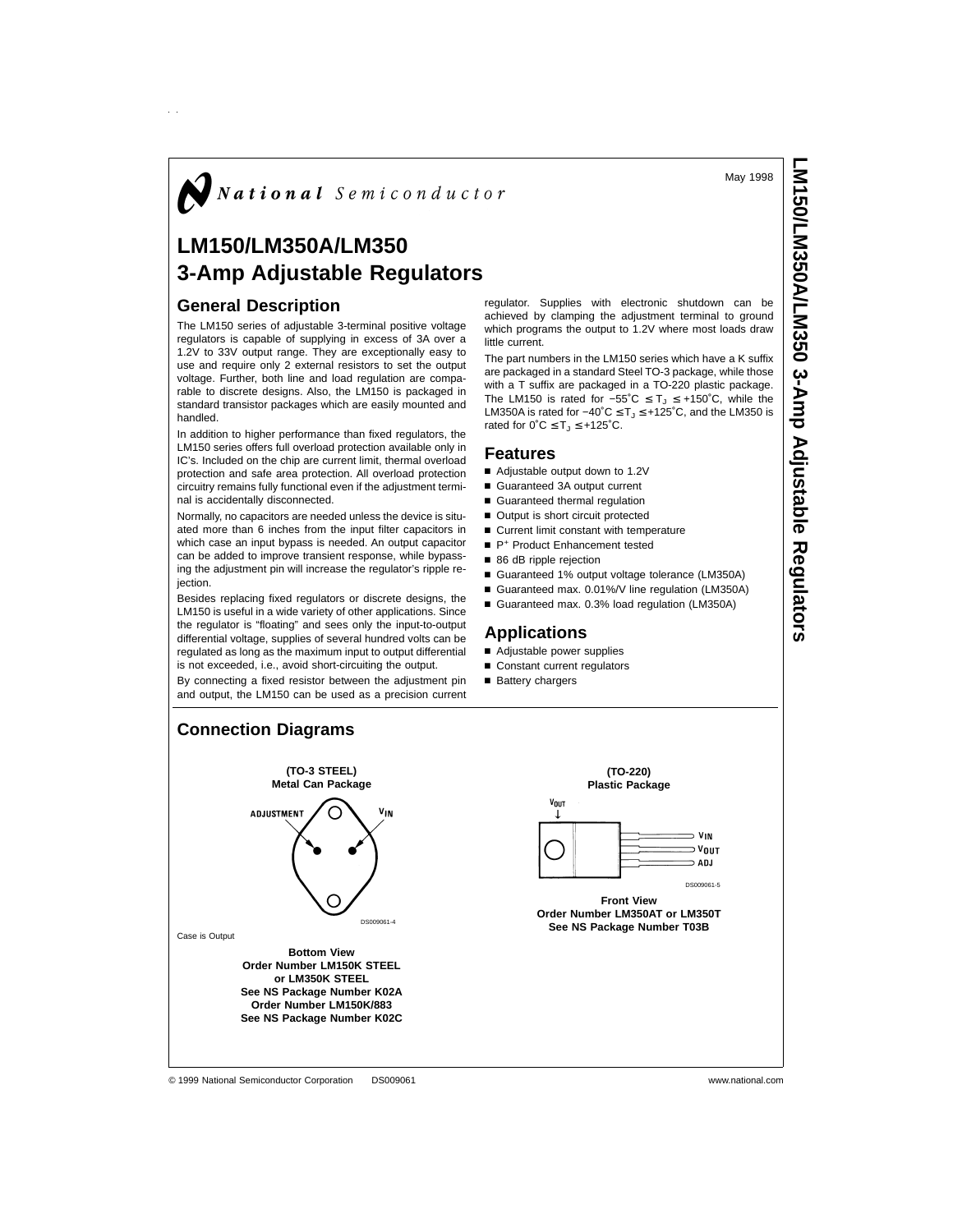## **Absolute Maximum Ratings (Note 1)**

 $\sim 10^{11}$ 

 $\alpha$ 

**If Military/Aerospace specified devices are required, please contact the National Semiconductor Sales Office/ Distributors for availability and specifications.** (Note 4)

| Lead Temperature<br>Metal Package (Soldering, 10 sec.)<br>Plastic Package (Soldering, 4 sec.)<br><b>ESD Tolerance</b><br>Operating Temperature Range | $300^{\circ}$ C<br>$260^{\circ}$ C<br>TBD                      |
|------------------------------------------------------------------------------------------------------------------------------------------------------|----------------------------------------------------------------|
| LM150                                                                                                                                                | $-55^{\circ}$ C $\leq$ T <sub>1</sub> $\leq$ +150 $^{\circ}$ C |
| LM350A                                                                                                                                               | $-40^{\circ}$ C $\leq$ T <sub>1</sub> $\leq$ +125 $^{\circ}$ C |
| LM350                                                                                                                                                | $0^{\circ}C \leq T_1 \leq +125^{\circ}C$                       |

| Power Dissipation                 | Internally Limited                   |  |
|-----------------------------------|--------------------------------------|--|
| Input-Output Voltage Differential | +35V                                 |  |
| Storage Temperature               | $-65^{\circ}$ C to +150 $^{\circ}$ C |  |

## **Electrical Characteristics**

Specifications with standard type face are for T<sub>J</sub>= 25˚C, and those with **boldface type** apply over f**ull Operating Tempera-**<br>**ture Range.** Unless otherwise specified, V<sub>IN</sub>− V<sub>OUT</sub>= 5V, and I<sub>OUT</sub>= 10 mA. (Note 2)

| <b>Parameter</b>                        | <b>Conditions</b>                                                                                     | <b>LM150</b> |       |      | <b>Units</b>  |  |
|-----------------------------------------|-------------------------------------------------------------------------------------------------------|--------------|-------|------|---------------|--|
|                                         |                                                                                                       | <b>Min</b>   | Typ   | Max  |               |  |
| Reference Voltage                       | $3V \leq (V_{IN} - V_{OUT}) \leq 35V$                                                                 | 1.20         | 1.25  | 1.30 | $\vee$        |  |
|                                         | 10 mA $\leq$ $I_{\text{OUT}}$ $\leq$ 3A, P $\leq$ 30W                                                 |              |       |      |               |  |
| Line Regulation                         | $3V \leq (V_{IN} - V_{OUT}) \leq 35V$ (Note 3)                                                        |              | 0.005 | 0.01 | %N            |  |
|                                         |                                                                                                       |              | 0.02  | 0.05 | %N            |  |
| Load Regulation                         | 10 mA $\leq$ $I_{\text{OUT}} \leq$ 3A (Note 3)                                                        |              | 0.1   | 0.3  | %             |  |
|                                         |                                                                                                       |              | 0.3   | 1    | %             |  |
| <b>Thermal Regulation</b>               | 20 ms Pulse                                                                                           |              | 0.002 | 0.01 | % /W          |  |
| Adjustment Pin Current                  |                                                                                                       |              | 50    | 100  | μA            |  |
| Adjustment Pin Current Change           | 10 mA $\leq$ $I_{\text{OUT}}$ $\leq$ 3A, 3V $\leq$ (V <sub>IN</sub> $-$ V <sub>OUT</sub> ) $\leq$ 35V |              | 0.2   | 5    | μA            |  |
| <b>Temperature Stability</b>            | $T_{MIN} \leq T_J \leq T_{MAX}$                                                                       |              | 1     |      | %             |  |
| Minimum Load Current                    | $V_{IN} - V_{OUT} = 35V$                                                                              |              | 3.5   | 5    | mA            |  |
| <b>Current Limit</b>                    | $V_{IN} - V_{OUIT} \le 10V$                                                                           | 3.0          | 4.5   |      | A             |  |
|                                         | $V_{IN} - V_{OUT} = 30V$                                                                              | 0.3          | 1     |      | A             |  |
| RMS Output Noise, % of $V_{\text{OUT}}$ | 10 Hz $\leq$ f $\leq$ 10 kHz                                                                          |              | 0.001 |      | $\%$          |  |
| <b>Ripple Rejection Ratio</b>           | $V_{\text{OUT}}$ = 10V, f = 120 Hz, $C_{\text{AD,I}}$ = 0 µF                                          |              | 65    |      | dB            |  |
|                                         | $V_{\text{OUT}}$ = 10V, f = 120 Hz, $C_{\text{AD,I}}$ = 10 µF                                         | 66           | 86    |      | dB            |  |
| Long-Term Stability                     | $T_{\parallel}$ = 125°C, 1000 hrs                                                                     |              | 0.3   | 1    | $\%$          |  |
| Thermal Resistance, Junction            | K Package                                                                                             |              | 1.2   | 1.5  | $\degree$ C/W |  |
| to Case                                 |                                                                                                       |              |       |      |               |  |
| Thermal Resistance, Junction            | K Package                                                                                             |              | 35    |      | $\degree$ C/W |  |
| to Ambient (No Heat Sink)               |                                                                                                       |              |       |      |               |  |

## **Electrical Characteristics**

Specifications with standard type face are for T<sub>J</sub> = 25°C, and those with **boldface type** apply over f**ull Operating Tempera-**<br>t**ure Range.** Unless otherwise specified, V<sub>IN</sub> – V<sub>OUT</sub> = 5V, and I<sub>OUT</sub> = 10 mA. (Note 2)

| <b>Parameter</b>          | <b>Conditions</b>                                                                                 | <b>LM350A</b> |       |       |      | Units |      |        |
|---------------------------|---------------------------------------------------------------------------------------------------|---------------|-------|-------|------|-------|------|--------|
|                           |                                                                                                   | Min           | Typ   | Max   | Min  | Typ   | Max  |        |
| Reference Voltage         | $I_{\text{OUT}}$ = 10 mA, T <sub>J</sub> = 25°C                                                   | 1.238         | 1.250 | 1.262 |      |       |      | V      |
|                           | $3V \leq (V_{IN} - V_{OUT}) \leq 35V$ ,                                                           | 1.225         | 1.250 | 1.270 | 1.20 | 1.25  | 1.30 | $\vee$ |
|                           | 10 mA $\leq$ $I_{\text{OUT}} \leq$ 3A, P $\leq$ 30W                                               |               |       |       |      |       |      |        |
| Line Regulation           | $3V \leq (V_{IN} - V_{OUT}) \leq 35V$ (Note 3)                                                    |               | 0.005 | 0.01  |      | 0.005 | 0.03 | $%$ /V |
|                           |                                                                                                   |               | 0.02  | 0.05  |      | 0.02  | 0.07 | $%$ /V |
| Load Regulation           | 10 mA $\leq$ $I_{\text{OUT}} \leq$ 3A (Note 3)                                                    |               | 0.1   | 0.3   |      | 0.1   | 0.5  | %      |
|                           |                                                                                                   |               | 0.3   | 1     |      | 0.3   | 1.5  | %      |
| <b>Thermal Regulation</b> | 20 ms Pulse                                                                                       |               | 0.002 | 0.01  |      | 0.002 | 0.03 | % /W   |
| Adjustment Pin Current    |                                                                                                   |               | 50    | 100   |      | 50    | 100  | μA     |
| Adjustment Pin Current    | 10 mA $\leq$ $I_{\text{OUT}}$ $\leq$ 3A, 3V $\leq$ (V <sub>IN</sub> $-$ V <sub>OUT</sub> ) $\leq$ |               | 0.2   | 5     |      | 0.2   | 5    | μA     |
| Change                    | 35V                                                                                               |               |       |       |      |       |      |        |
|                           |                                                                                                   |               |       |       |      |       |      |        |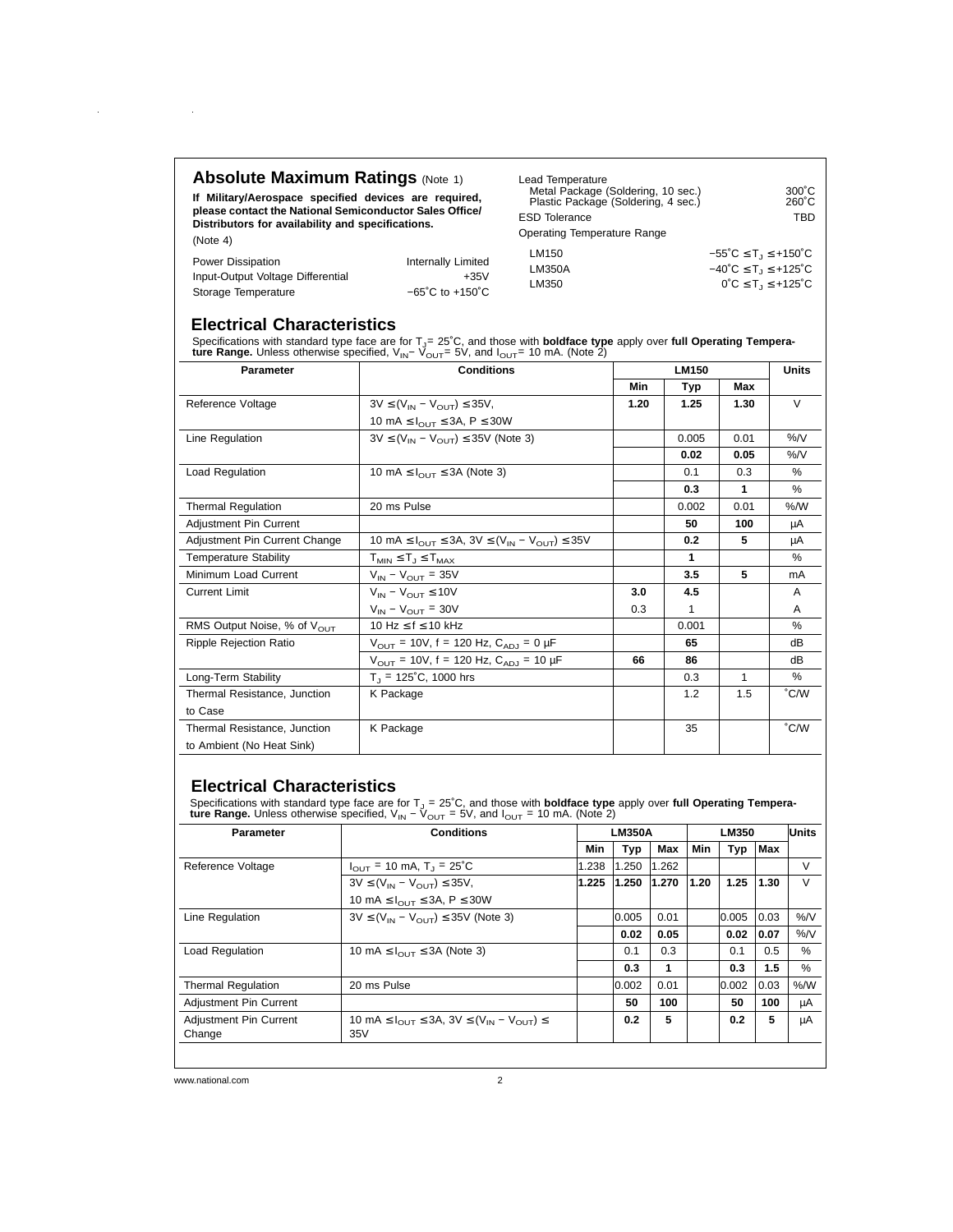|  | <b>Electrical Characteristics (Continued)</b> |  |
|--|-----------------------------------------------|--|
|--|-----------------------------------------------|--|

 $\sim 10$ 

 $\mathcal{L}^{\text{max}}$ 

Specifications with standard type face are for T<sub>J</sub> = 25°C, and those with **boldface type** apply over f**ull Operating Tempera-**<br>**ture Range.** Unless otherwise specified, V<sub>IN</sub> – V<sub>OUT</sub> = 5V, and I<sub>OUT</sub> = 10 mA. (Note 2)

| <b>Parameter</b>             | <b>Conditions</b>                                           |     | <b>LM350A</b> |     |            | <b>LM350</b> |            |      |
|------------------------------|-------------------------------------------------------------|-----|---------------|-----|------------|--------------|------------|------|
|                              |                                                             | Min | Typ           | Max | <b>Min</b> | Typ          | <b>Max</b> |      |
| <b>Temperature Stability</b> | $T_{MIN} \leq T_J \leq T_{MAX}$                             |     | 1             |     |            |              |            | %    |
| Minimum Load Current         | $V_{IN} - V_{OUT} = 35V$                                    |     | 3.5           | 10  |            | 3.5          | 10         | mA   |
| <b>Current Limit</b>         | $V_{IN} - V_{OUT} \leq 10V$                                 | 3.0 | 4.5           |     | 3.0        | 4.5          |            | A    |
|                              | $V_{IN} - V_{OIII} = 30V$                                   | 0.3 | 1             |     | 0.25       |              |            | A    |
| RMS Output Noise, % of       | 10 Hz $\leq$ f $\leq$ 10 kHz                                |     | 0.001         |     |            | 0.001        |            | $\%$ |
| $V_{\text{OUT}}$             |                                                             |     |               |     |            |              |            |      |
| Ripple Rejection Ratio       | $V_{\text{OUT}}$ = 10V, f = 120 Hz, $C_{\text{AD}}$ = 0 µF  |     | 65            |     |            | 65           |            | dB   |
|                              | $V_{\text{OUT}}$ = 10V, f = 120 Hz, $C_{\text{AD}}$ = 10 µF | 66  | 86            |     | 66         | 86           |            | dB   |
| Long-Term Stability          | $T_1 = 125^{\circ}C$ , 1000 hrs                             |     | 0.25          | 1   |            | 0.25         |            | $\%$ |
| Thermal Resistance, Junction | K Package                                                   |     |               |     |            | 1.2          | 1.5        | °C/W |
| to Case                      | T Package                                                   |     | 3             | 4   |            | 3            | 4          | °C/W |
| Thermal Resistance, Junction | K Package                                                   |     |               |     |            | 35           |            | °C/W |
| to Ambient (No Heat Sink)    | T Package                                                   |     | 50            |     |            | 50           |            | °C/W |
|                              |                                                             |     |               |     |            |              |            |      |

**Note 1:** Absolute Maximum Ratings indicate limits beyond which damage to the device may occur. Operating Ratings indicate conditions for which the device is in-<br>tended to be functional, but do not guarantee specific perfo **Note 2:** These specifications are applicable for power dissipations up to 30W for the TO-3 (K) package and 25W for the TO-220 (T) package. Power dissipation is<br>guaranteed at these values up to 15V input-output differentia the numbers in the Min. and Max. columns) are guaranteed to National's AOQL (Average Outgoing Quality Level).

Note 3: Regulation is measured at a constant junction temperature, using pulse testing with a low duty cycle. Changes in output voltage due to heating effects are covered under the specifications for thermal regulation.

**Note 4:** Refer to RETS150K drawing for military specifications of the LM150K.

## **Typical Performance Characteristics**

DS009061-36

**lou**T 3A

20

TEMPERATURE (°C)

 $= 2A$ OUT

.<br>- 500 m .<br>Init

### **Load Regulation**

**Dropout Voltage**

 $2.5$ 

 $\overline{\mathbf{c}}$ 

 $1.5$ 

 $\mathbf{0.5}$ 

 $-75$  $\bf -25$ 25 75 125

INPUT-OUTPUT DIFFERENTIAL (V)

 $\Delta V_{\text{OUT}}$  $100 m$ 





**Temperature Stability**



**Adjustment Current**



#### **Minimum Operating Current**

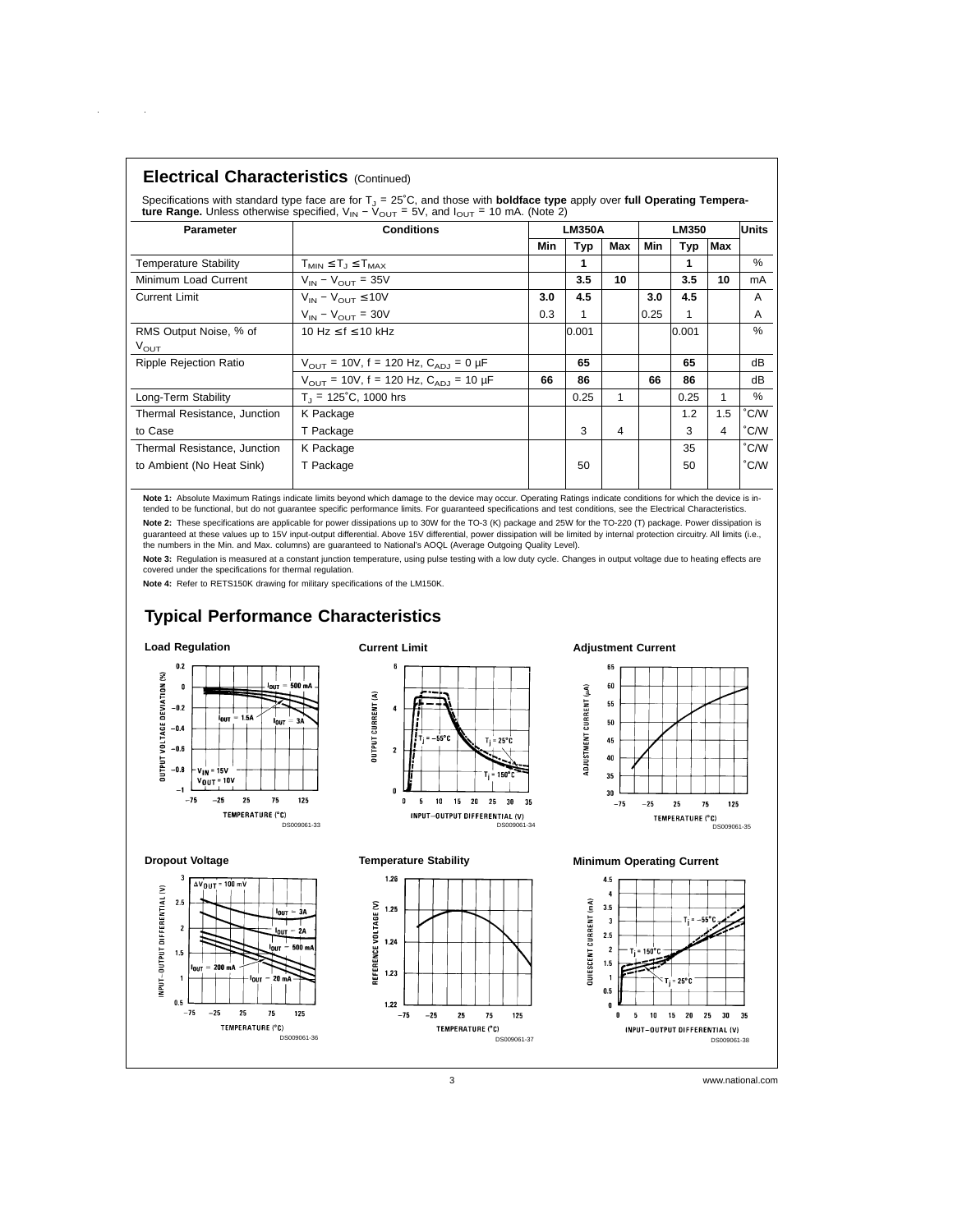

www.national.com 4

 $\hat{\boldsymbol{\beta}}$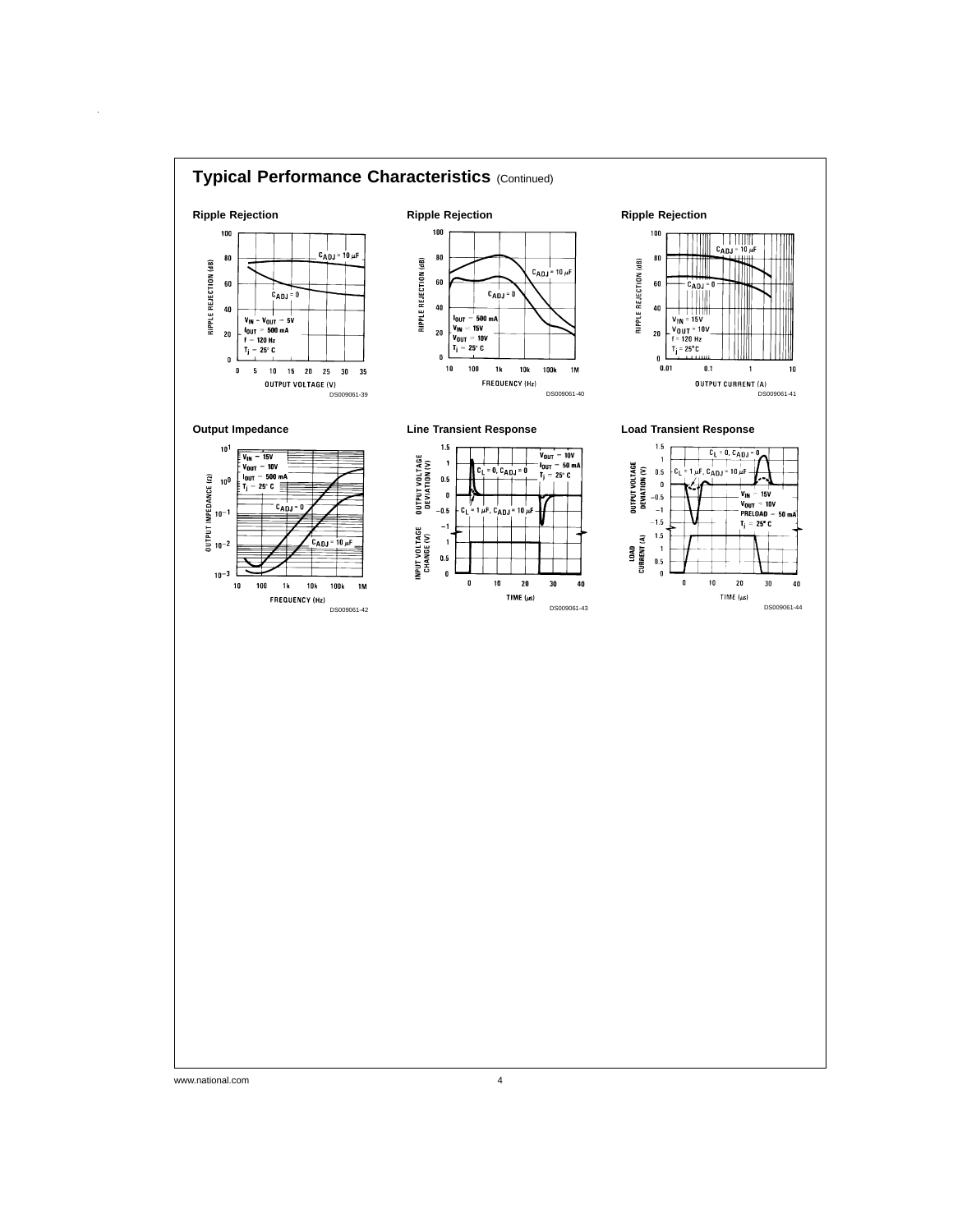## **Application Hints**

In operation, the LM150 develops a nominal 1.25V reference voltage,  $V_{REF}$ , between the output and adjustment terminal. The reference voltage is impressed across program resistor R1 and, since the voltage is constant, a constant current  $I_1$ then flows through the output set resistor R2, giving an output voltage of



**FIGURE 1.**

Since the 50 µA current from the adjustment terminal represents an error term, the LM150 was designed to minimize I<sub>ADJ</sub> and make it very constant with line and load changes. To do this, all quiescent operating current is returned to the output establishing a minimum load current requirement. If there is insufficient load on the output, the output will rise.

#### **EXTERNAL CAPACITORS**

An input bypass capacitor is recommended. A 0.1 µF disc or 1 µF solid tantalum on the input is suitable input bypassing for almost all applications. The device is more sensitive to the absence of input bypassing when adjustment or output capacitors are used but the above values will eliminate the possibility of problems.

The adjustment terminal can be bypassed to ground on the LM150 to improve ripple rejection. This bypass capacitor prevents ripple from being amplified as the output voltage is increased. With a 10 µF bypass capacitor 86 dB ripple rejection is obtainable at any output level. Increases over 10 µF do not appreciably improve the ripple rejection at frequencies above 120 Hz. If the bypass capacitor is used, it is sometimes necessary to include protection diodes to prevent the capacitor from discharging through internal low current paths and damaging the device.

In general, the best type of capacitors to use is solid tantalum. Solid tantalum capacitors have low impedance even at high frequencies. Depending upon capacitor construction, it takes about 25  $\mu$ F in aluminum electrolytic to equal 1  $\mu$ F solid tantalum at high frequencies. Ceramic capacitors are also good at high frequencies, but some types have a large decrease in capacitance at frequencies around 0.5 MHz. For this reason, 0.01 µF disc may seem to work better than a 0.1 µF disc as a bypass.

Although the LM150 is stable with no output capacitors, like any feedback circuit, certain values of external capacitance can cause excessive ringing. This occurs with values between 500 pF and 5000 pF. A 1 µF solid tantalum (or 25 µF aluminum electrolytic) on the output swamps this effect and insures stability.

#### **LOAD REGULATION**

The LM150 is capable of providing extremely good load regulation but a few precautions are needed to obtain maximum performance. The current set resistor connected between the adjustment terminal and the output terminal (usually 240Ω) should be tied directly to the output (case) of the regulator rather than near the load. This eliminates line drops from appearing effectively in series with the reference and degrading regulation. For example, a 15V regulator with 0.05Ω resistance between the regulator and load will have a load regulation due to line resistance of 0.05Ω x  $I<sub>OUT</sub>$ . If the set resistor is connected near the load the effective line resistance will be  $0.05\Omega$  (1 + R2/R1) or in this case, 11.5 times worse.

Figure <sup>2</sup> shows the effect of resistance between the regulator and 240Ω set resistor.



**FIGURE 2. Regulator with Line Resistance in Output Lead**

With the TO-3 package, it is easy to minimize the resistance from the case to the set resistor, by using two separate leads to the case. The ground of R2 can be returned near the ground of the load to provide remote ground sensing and improve load regulation.

#### **PROTECTION DIODES**

When external capacitors are used with any IC regulator it is sometimes necessary to add protection diodes to prevent the capacitors from discharging through low current points into the regulator. Most 10 µF capacitors have low enough internal series resistance to deliver 20A spikes when shorted. Although the surge is short, there is enough energy to damage parts of the IC.

When an output capacitor is connected to a regulator and the input is shorted, the output capacitor will discharge into the output of the regulator. The discharge current depends on the value of the capacitor, the output voltage of the regulator, and the rate of decrease of  $V_{IN}$ . In the LM150, this discharge path is through a large junction that is able to sustain 25A surge with no problem. This is not true of other types of positive regulators. For output capacitors of 25 µF or less, there is no need to use diodes.

The bypass capacitor on the adjustment terminal can discharge through a low current junction. Discharge occurs when either the input or output is shorted. Internal to the LM150 is a 50Ω resistor which limits the peak discharge current. No protection is needed for output voltages of 25V or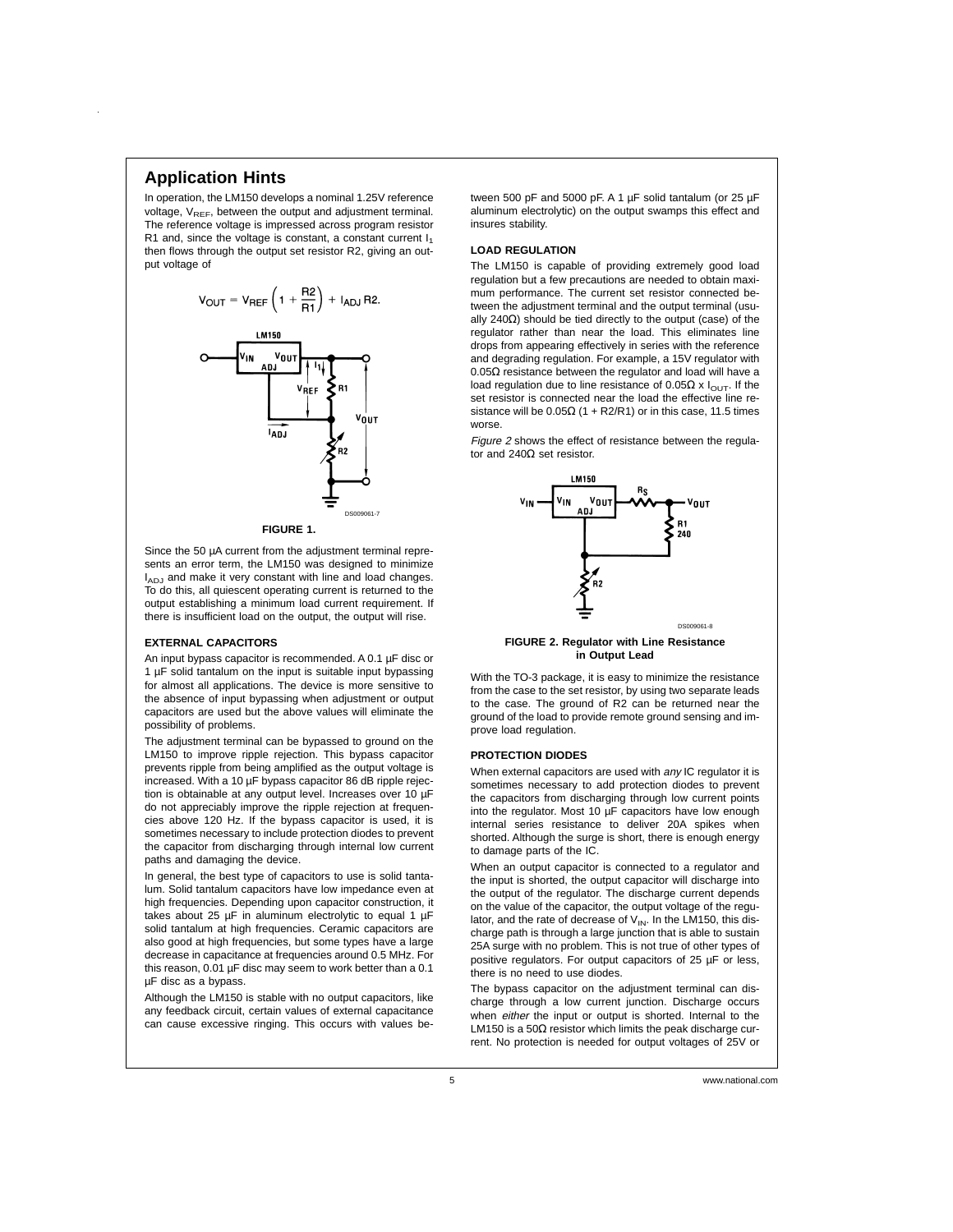

www.national.com 6

 $\hat{\boldsymbol{\beta}}$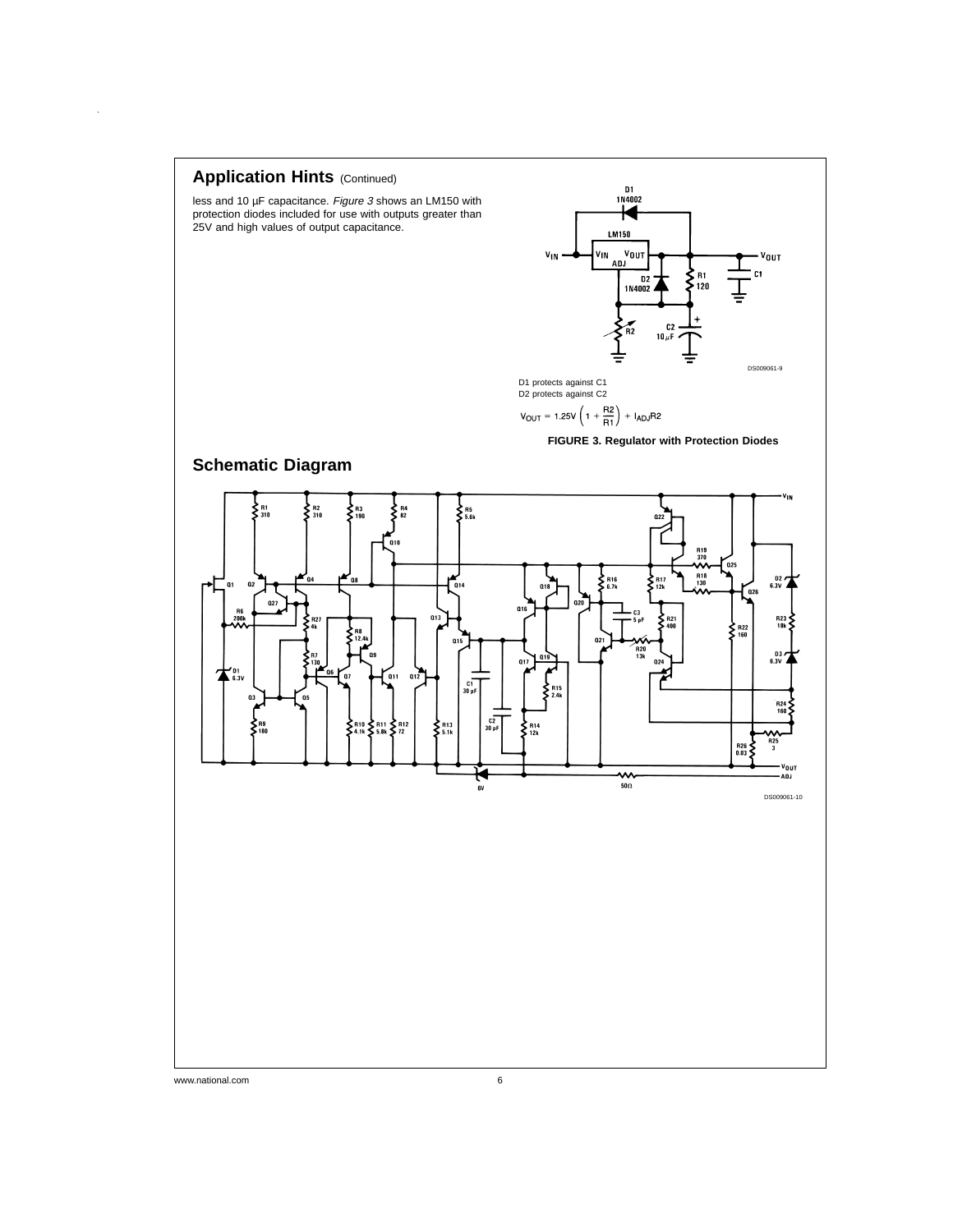

Full output current not available

 $\hat{\boldsymbol{\beta}}$ 

at high input-output voltages.

†Optional — improves transient response. Output capacitors in the range of<br>1 μF to 1000 μF of aluminum or tantalum electrolytic are commonly used<br>to provide improved output impedance and rejection of transients. \*Needed if device is more than 6 inches from filter capacitors.

$$
\text{ttV}_{OUT}=1.25V\left(1+\frac{R2}{R1}\right)+I_{ADJ}(R2)
$$







†Solid tantalum

\*Discharges C1 if output is shorted to ground

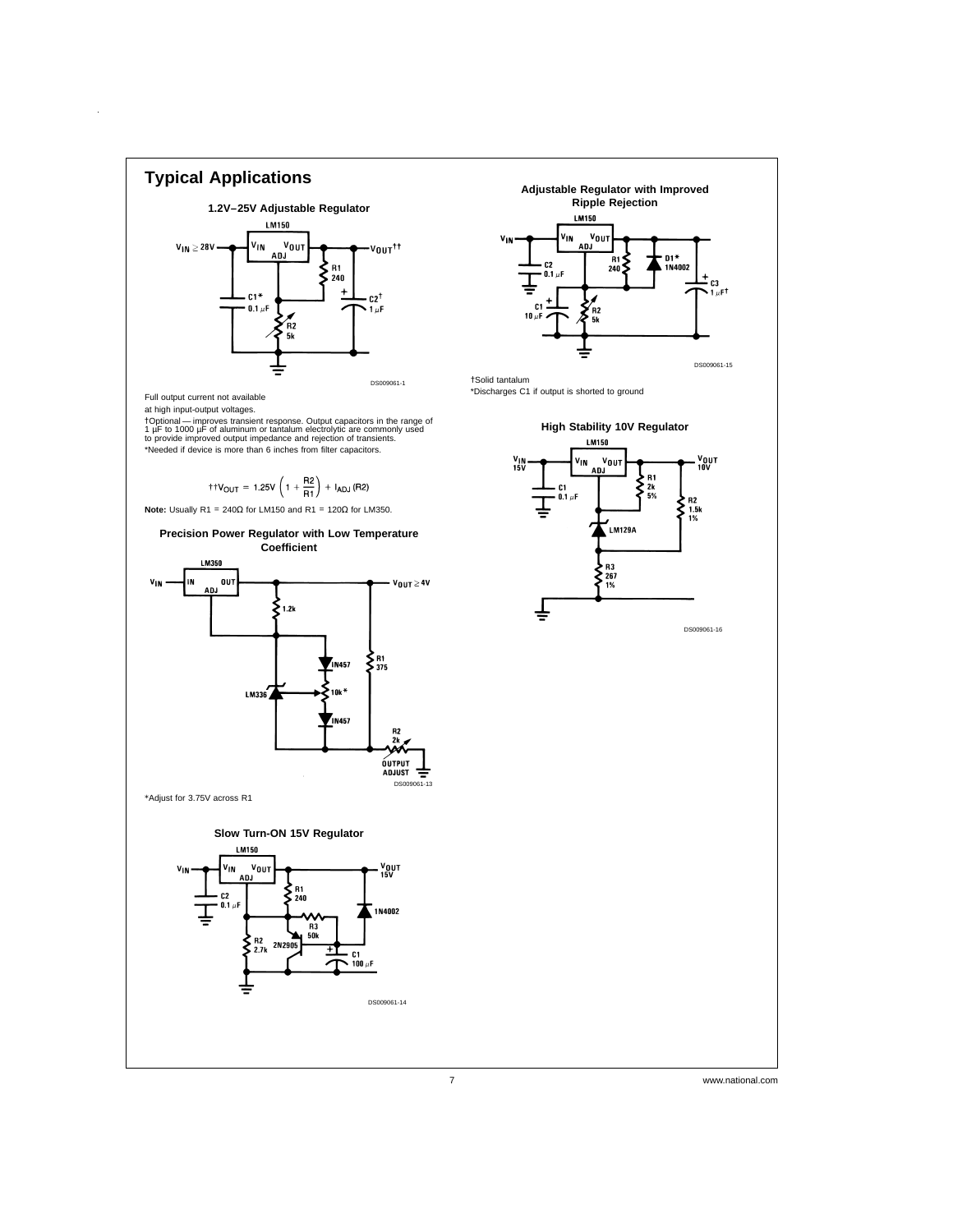

 $\hat{\mathcal{A}}$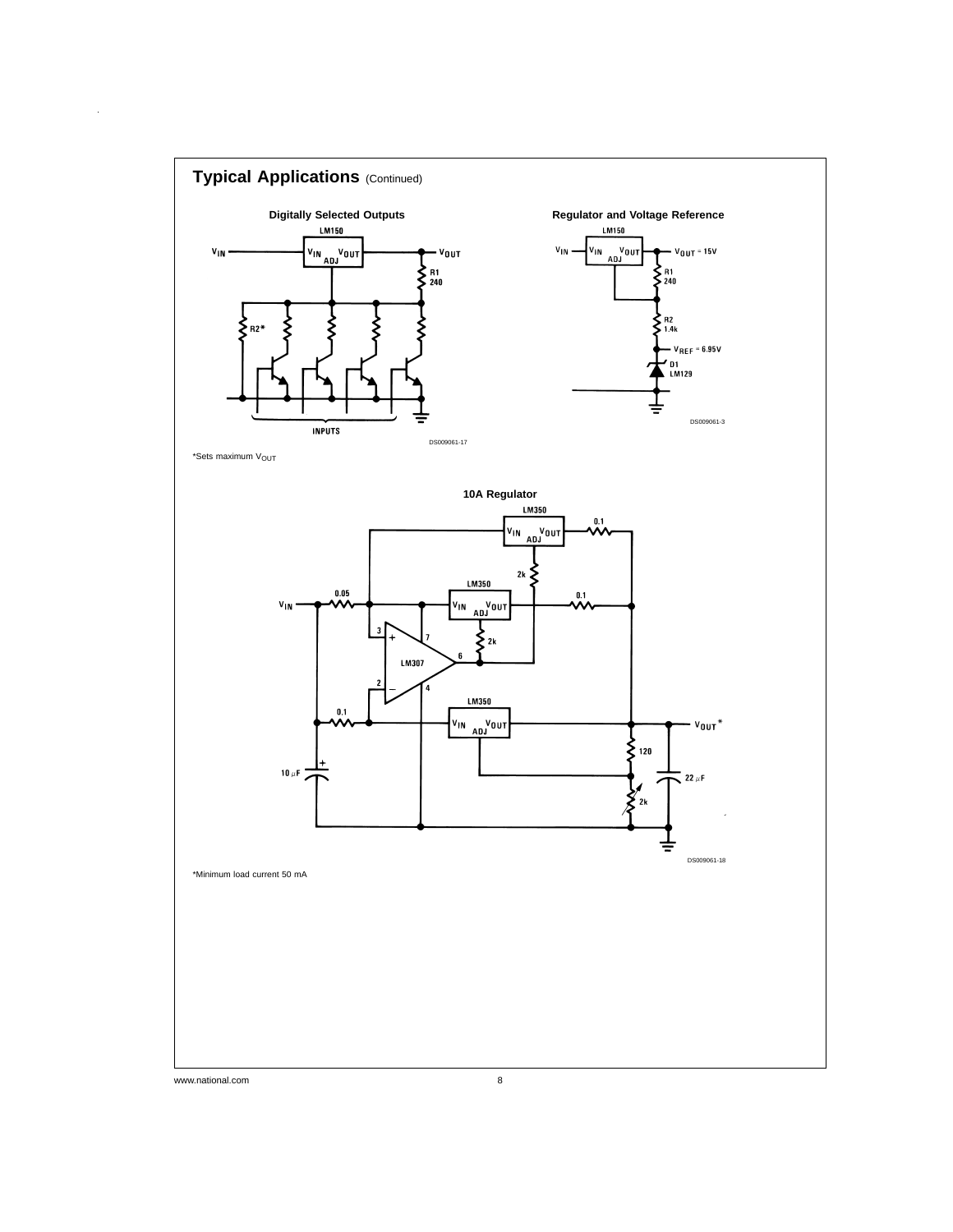

 $\hat{A}$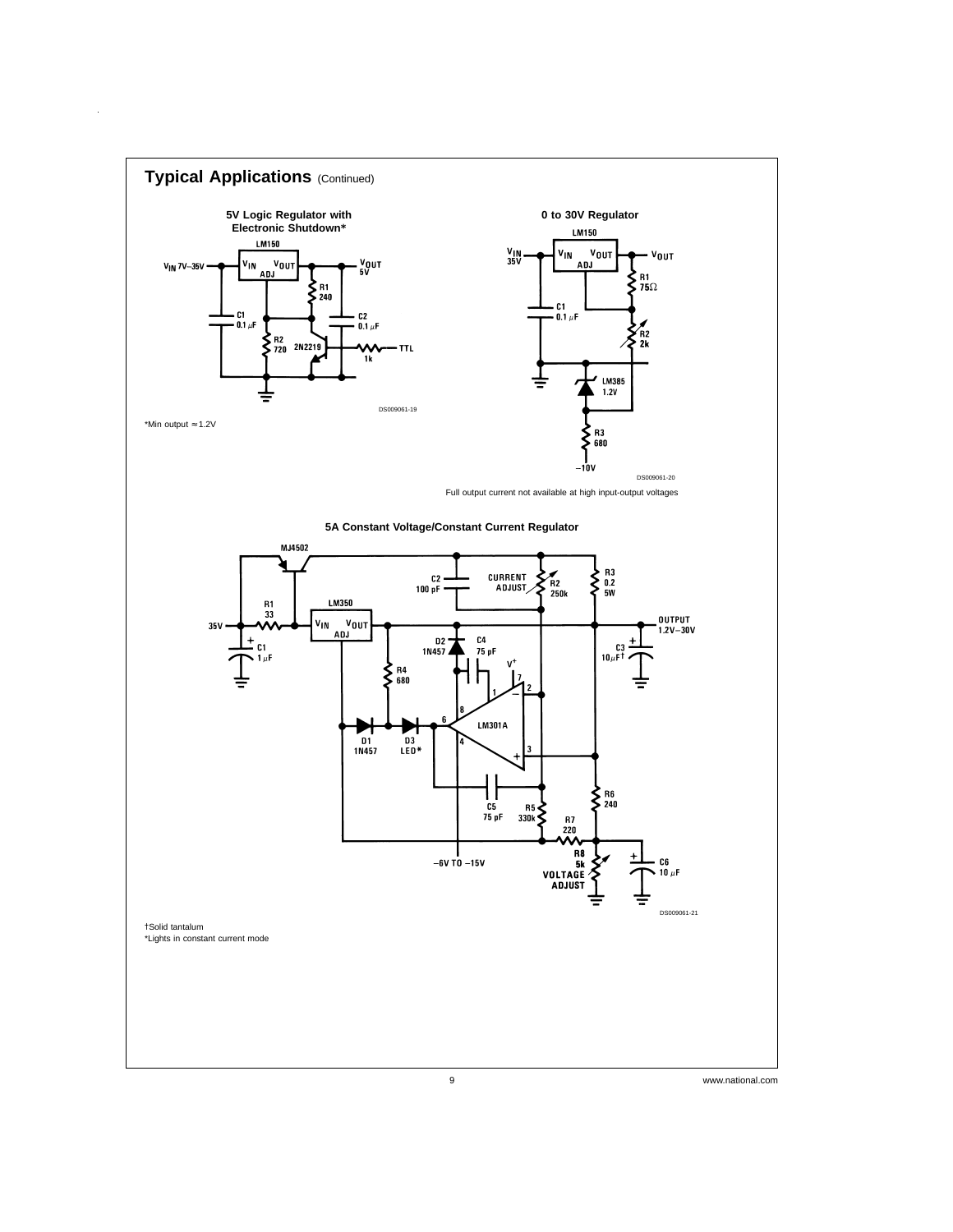

 $\hat{\boldsymbol{\theta}}$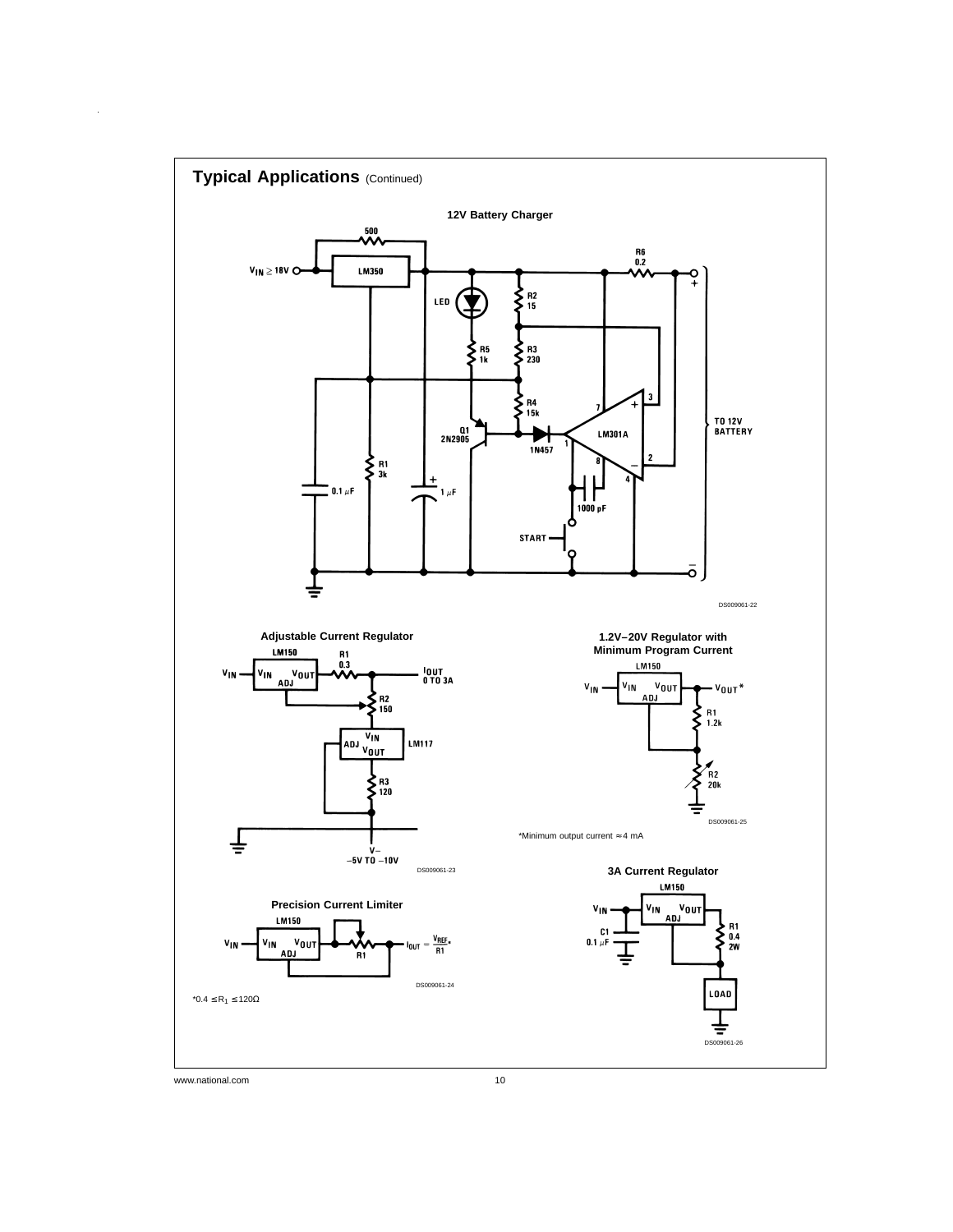

 $\hat{\mathbf{r}}$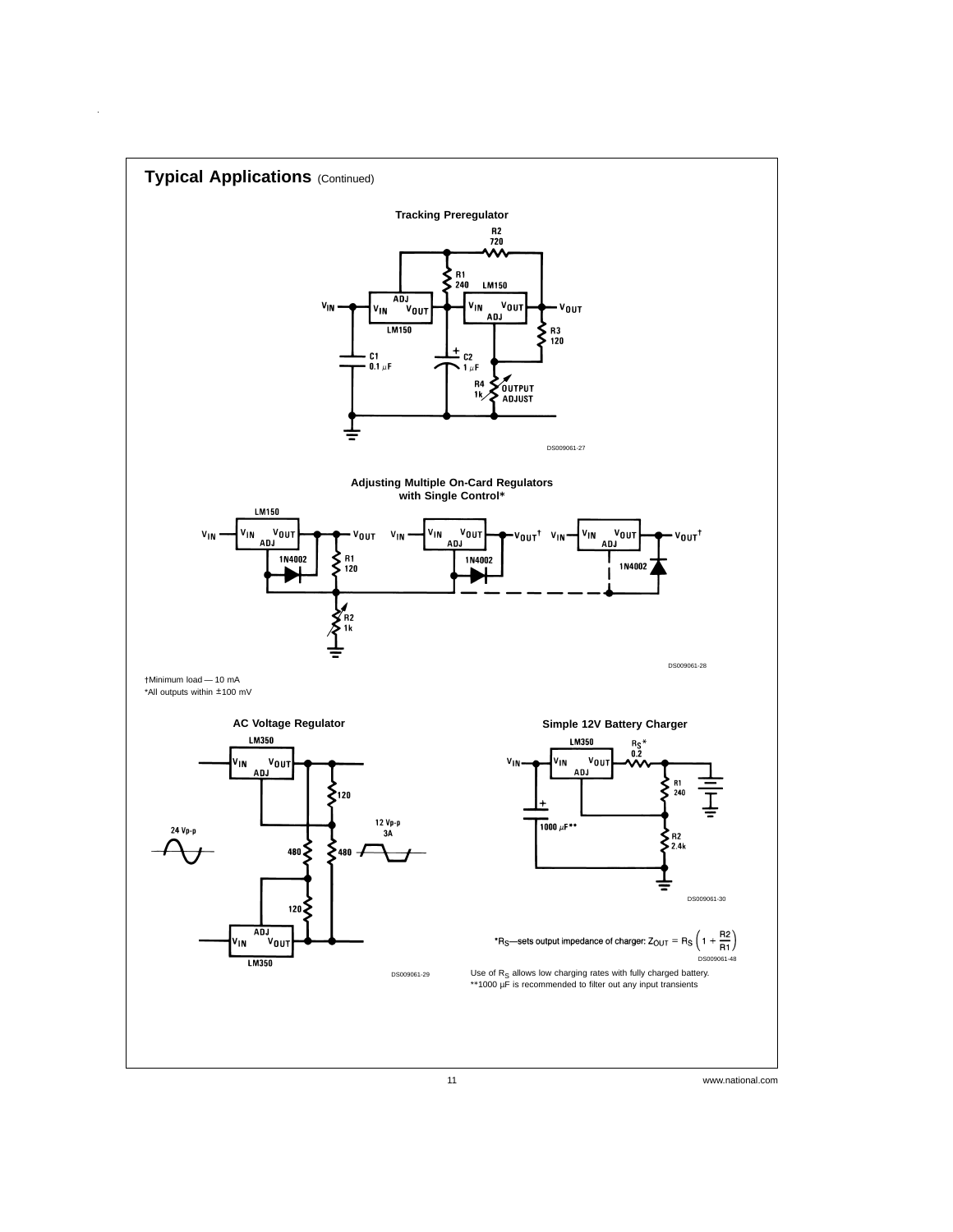

 $\hat{\mathbf{r}}$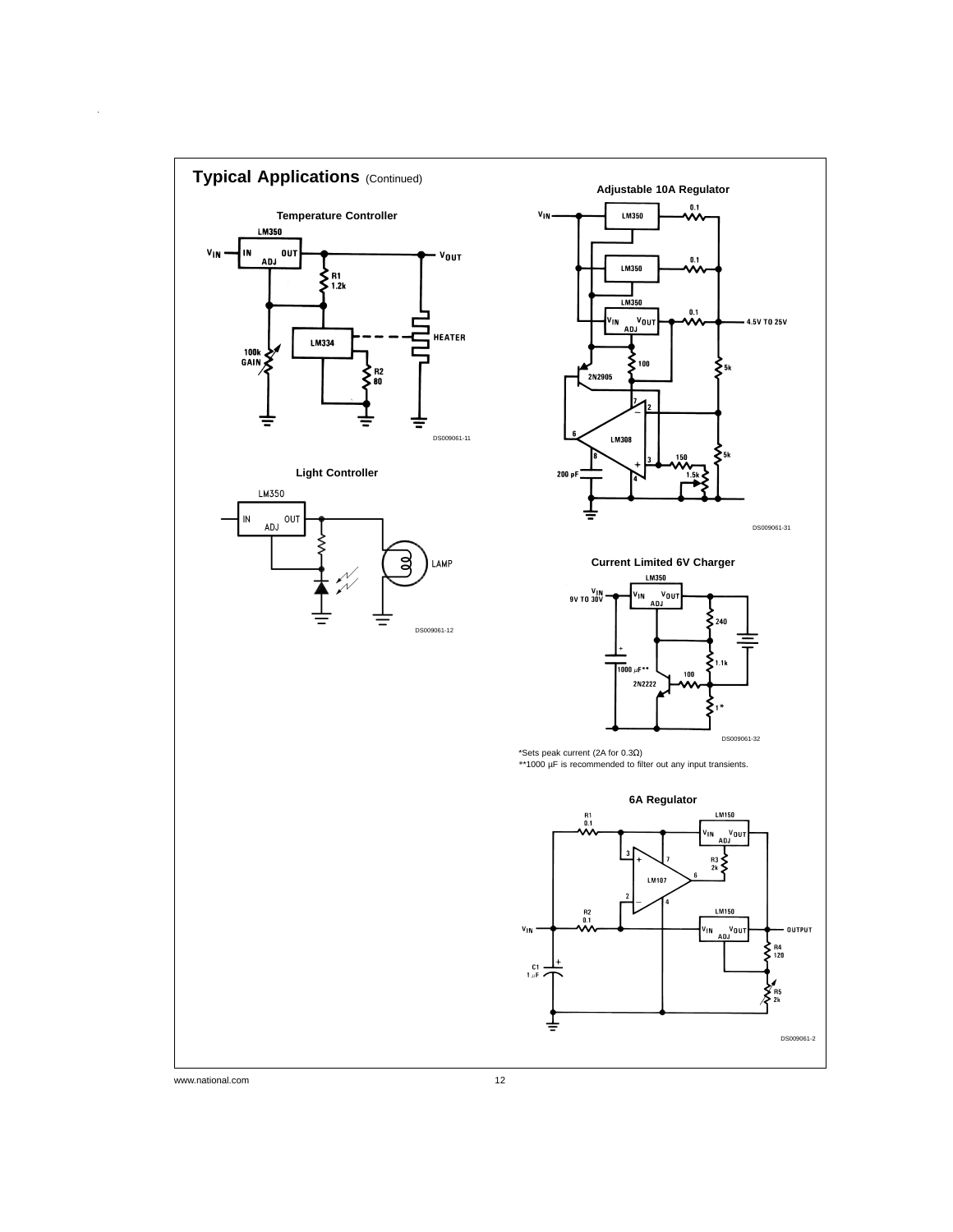

 $\hat{\mathcal{A}}$